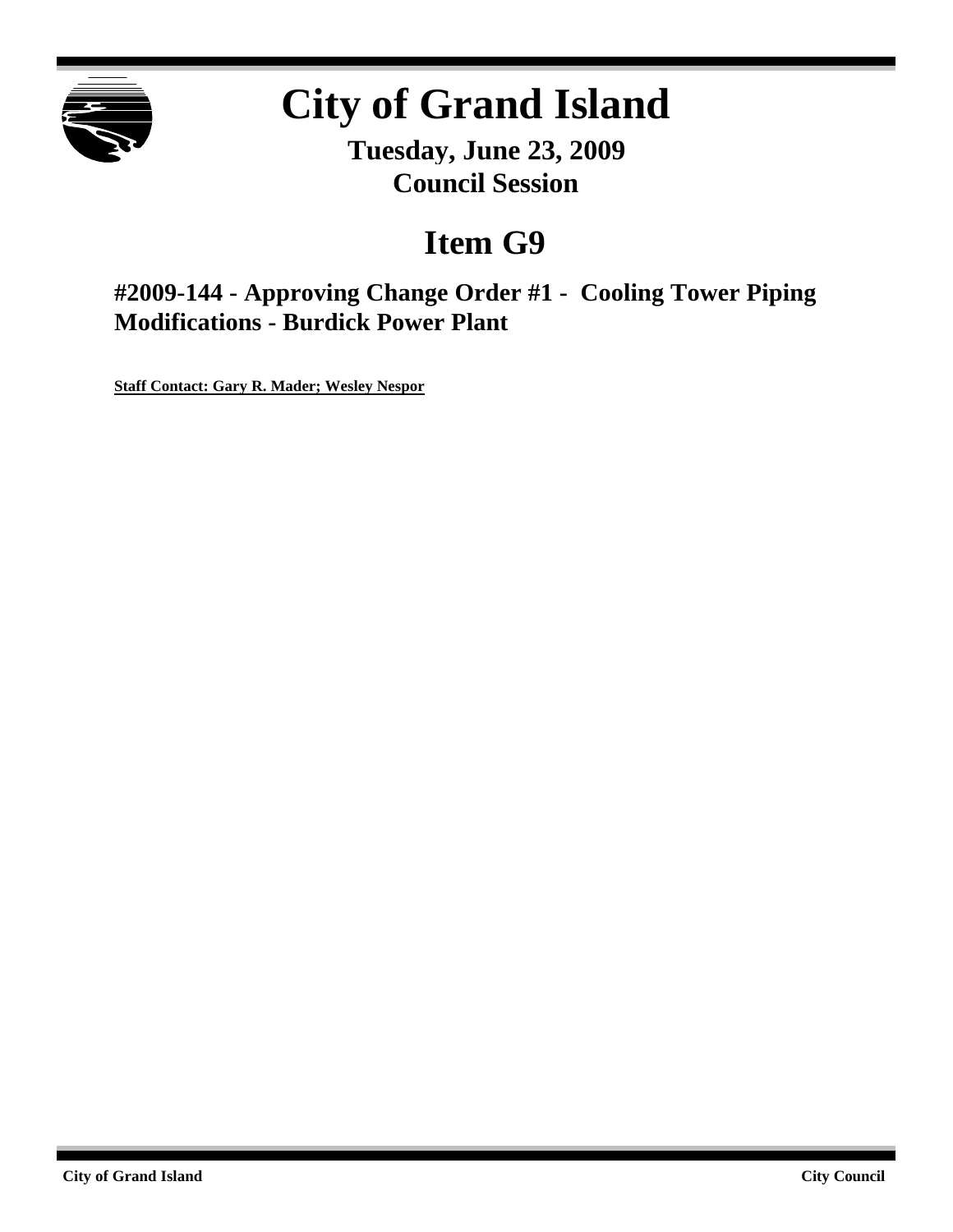## **Council Agenda Memo**

| <b>From:</b>         | Gary R. Mader, Utilities Director<br>Wesley Nespor, Asst. City Attorney/Purchasing                              |  |  |
|----------------------|-----------------------------------------------------------------------------------------------------------------|--|--|
| <b>Meeting:</b>      | June 23, 2009                                                                                                   |  |  |
| Subject:             | Change Order #1 - Judds Brothers Construction<br>Company – Burdick Cooling Tower Piping<br><b>Modifications</b> |  |  |
| Item $\#$ 's:        | $G-9$                                                                                                           |  |  |
| <b>Presenter(s):</b> | Gary R. Mader, Utilities Director                                                                               |  |  |

#### **Background**

In the fall of last year, a contract was awarded for the replacement of the cooling tower on the #3 electric generating unit at the Burdick Station Power Plant. The construction of the new cooling tower is completed, with performance testing to be completed during the upcoming summer. The replacement cooling tower is a counter flow tower, which has a different inlet piping arrangement, requiring changes to the existing piping. Judds Brothers Construction Company of Lincoln, Nebraska was awarded the contract for the Burdick Cooling Tower Piping Modifications on January 13, 2009, in the amount of \$266,125.00.

#### **Discussion**

During Judds Brothers Construction Company's excavation work, unsuitable materials were found in the underlying soil which prevented the soil from being reused. This area was at one time a sand pit, that was later filled with broken concrete, re-bar and other debris. The area was excavated, rough fill disposed of, and clean fill hauled in and placed to provide firm support for the new piping. Also, an inspection of existing piping found a number of problems not known at the time the original repair specifications were developed. The problems included a cracked drain pipe and support cradle and a debris filled recirculation supply line. The attached spreadsheet outlines the additional work performed by Judds Brothers Construction Company. This work was not included in the original specifications and was required to complete the project. The change to the contract is an increase of \$14,910.02, for a final contract cost of \$281,035.02.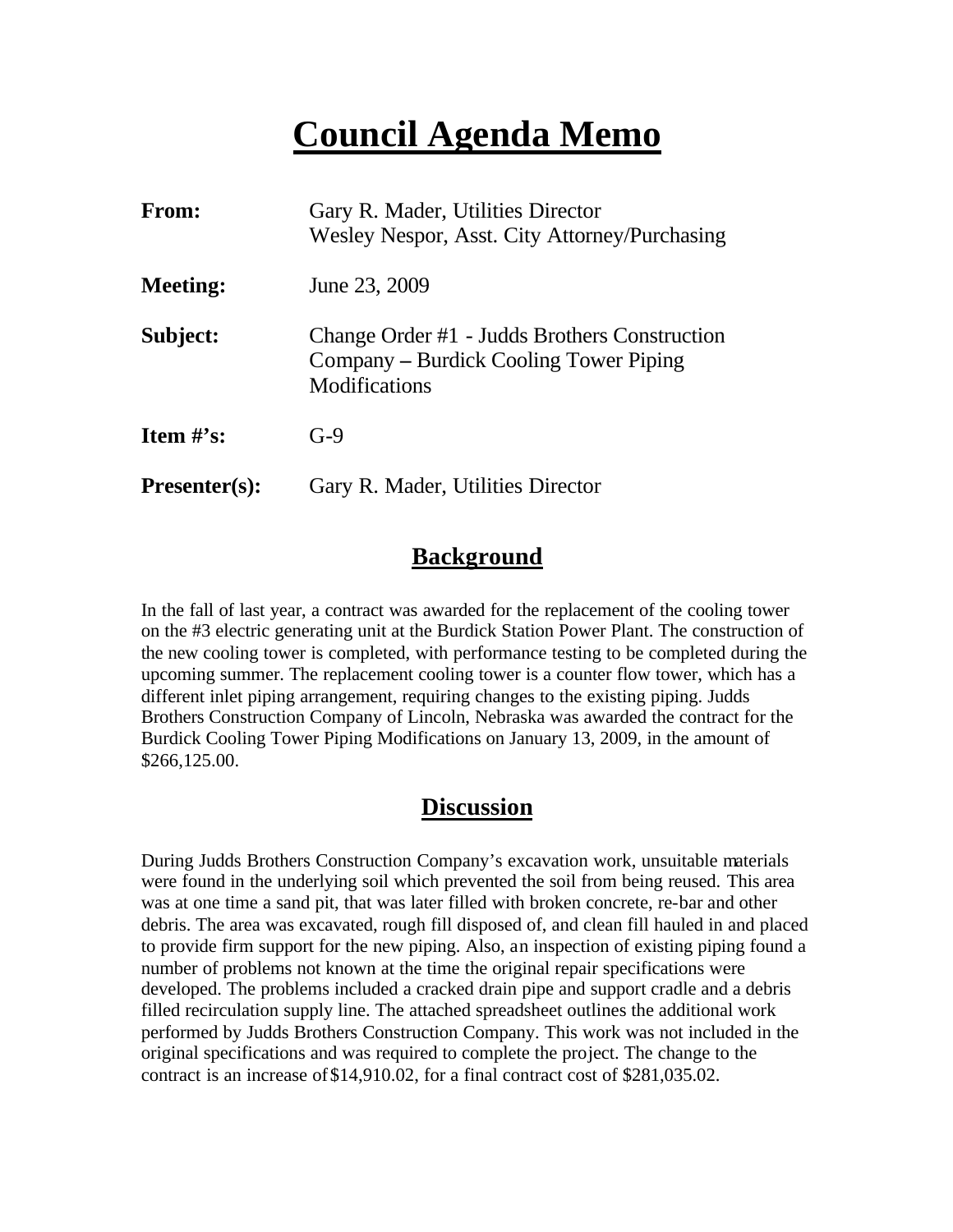Utility engineering staff has reviewed the proposed Change Order and finds it accurate and reasonable for the extra work performed.

## **Alternatives**

It appears that the Council has the following alternatives concerning the issue at hand. The Council may:

- 1. Move to approve
- 2. Refer the issue to a Committee<br>3. Postpone the issue to future date
- Postpone the issue to future date
- 4. Take no action on the issue

### **Recommendation**

City Administration recommends authorizing Change Order #1 to the Burdick Cooling Tower Piping Modifications Contract at the C.W. Burdick Station Power Plant for an addition to the contract price of \$14,910.02.

## **Sample Motion**

Move to approve Change Order #1 to the contract for Burdick Cooling Tower Piping Modifications with Judds Brothers Construction Company.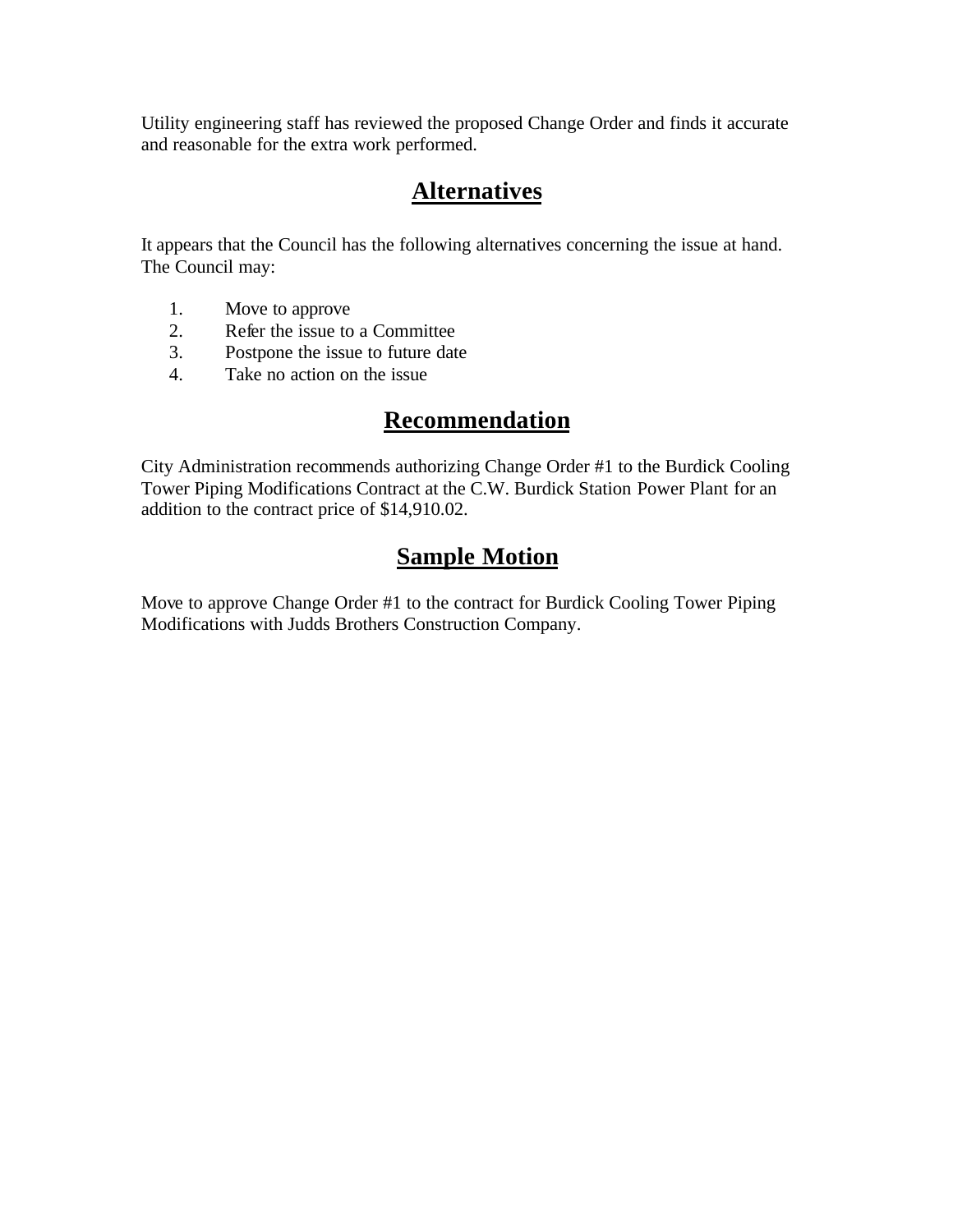

Working Together for a<br>Better Tomorrow. Today.

### **Change Order #1**

TO: Judds Brothers Construction Co. 3835 North 68th Street Lincoln, NE 68505

Burdick Cooling Tower Piping Modification **PROJECT:** 

You are hereby directed to make the following change in your contract:

1 Additional payment per the attached spreadsheet.

ADD: \$14,910.02

| The original Contract Sum                          |   | 266,125.00 |
|----------------------------------------------------|---|------------|
| <b>Previous Change Order Amounts</b>               |   | ۰          |
| The Contract Sum is increased by this Change Order | S | 14,910.02  |
| The Contract Sum is decreased by this Change Order |   |            |
| The total modified Contract Sum to date            | S | 281,035.02 |

Approval and acceptance of this Change Order acknowledges understanding and agreement that the cost and time adjustments included represent the complete values arising out of and/or incidental to the work described therein.

APPROVED: CITY OF GRAND ISLAND

|         | Date                               |
|---------|------------------------------------|
| Attest: | Approved as to Form, City Attorney |

ACCEPTED: JUDDS BROTHERS CONSTRUCTION COMPANY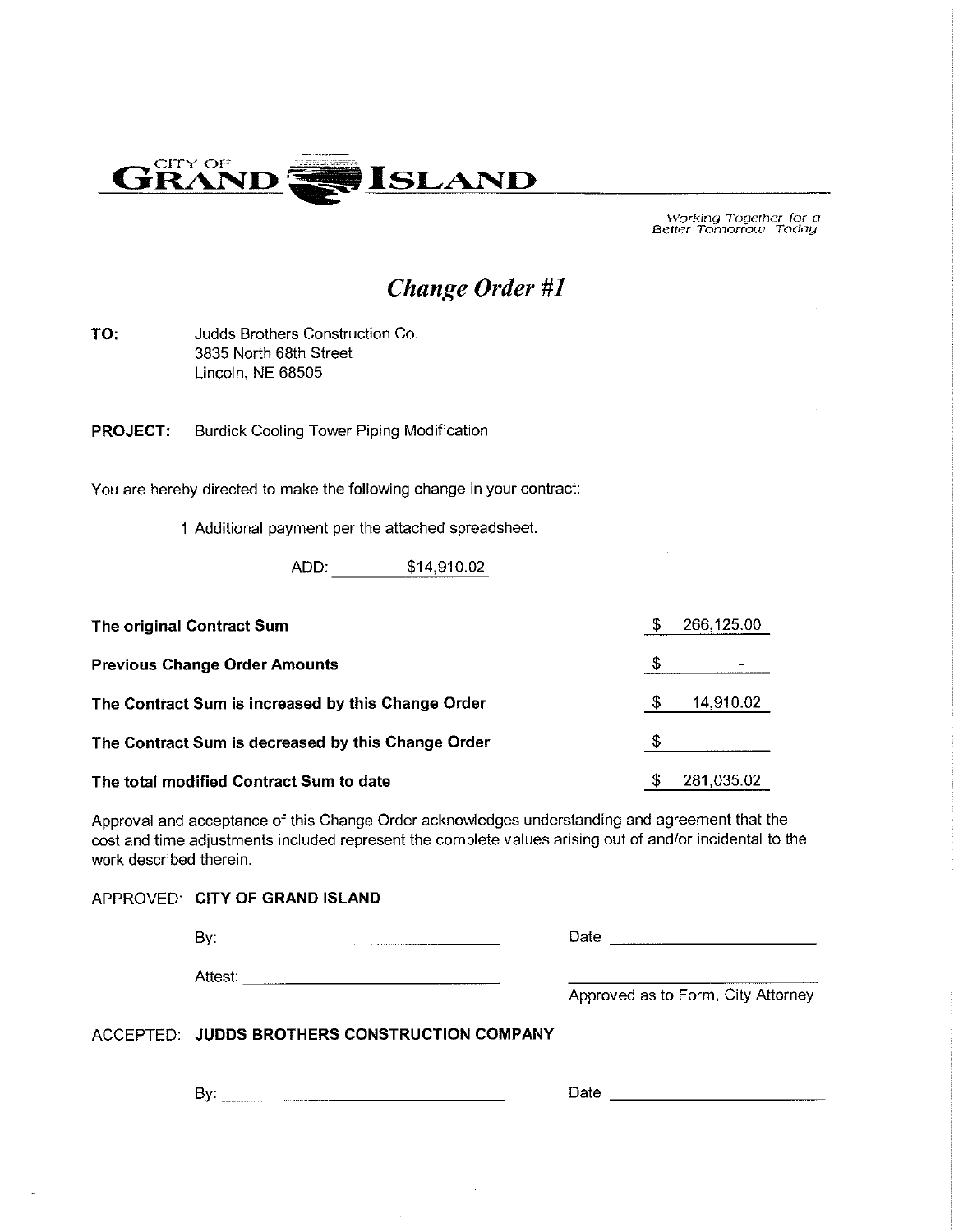City of Grand Island Utilities Department General Work Contract - Change Order

#### EWO 5575

#### Burdick Cooling Tower Piping Modifications-Judd Brothers Construction Co.

Comments:

This work was identified after the Burdick Cooling Tower piping modifications began.

#### **Current Contract:**

\$266,125.00

| Change           |                                     |                 |  |
|------------------|-------------------------------------|-----------------|--|
| Order<br>Request |                                     |                 |  |
|                  | Description                         | Amount          |  |
| 001              | Burdick Tower - unsuitable material | 12,844.46<br>\$ |  |
| $\overline{002}$ | Burdick Tower - Demo pipe cradle    | \$<br>1,011.50  |  |
| $\overline{003}$ | Burdick Tower - Clean existing pipe | \$<br>793.10    |  |
| 010              |                                     | \$<br>14,649.06 |  |
| $\overline{011}$ | 7% tax on materials \$              | 260.96          |  |
| 012              | Total \$                            | 14,910.02       |  |
| 013              |                                     |                 |  |
| 014              |                                     |                 |  |
| $\overline{015}$ |                                     |                 |  |
| 017              | $\sim$                              |                 |  |
| $\overline{018}$ |                                     |                 |  |
| 019              |                                     |                 |  |
| 020              |                                     |                 |  |
| $\overline{021}$ |                                     |                 |  |
| 023              |                                     |                 |  |
| 024              |                                     |                 |  |
| 028              |                                     |                 |  |
| 029              |                                     |                 |  |
| 030              |                                     |                 |  |
|                  | Total                               | \$14,910.02     |  |